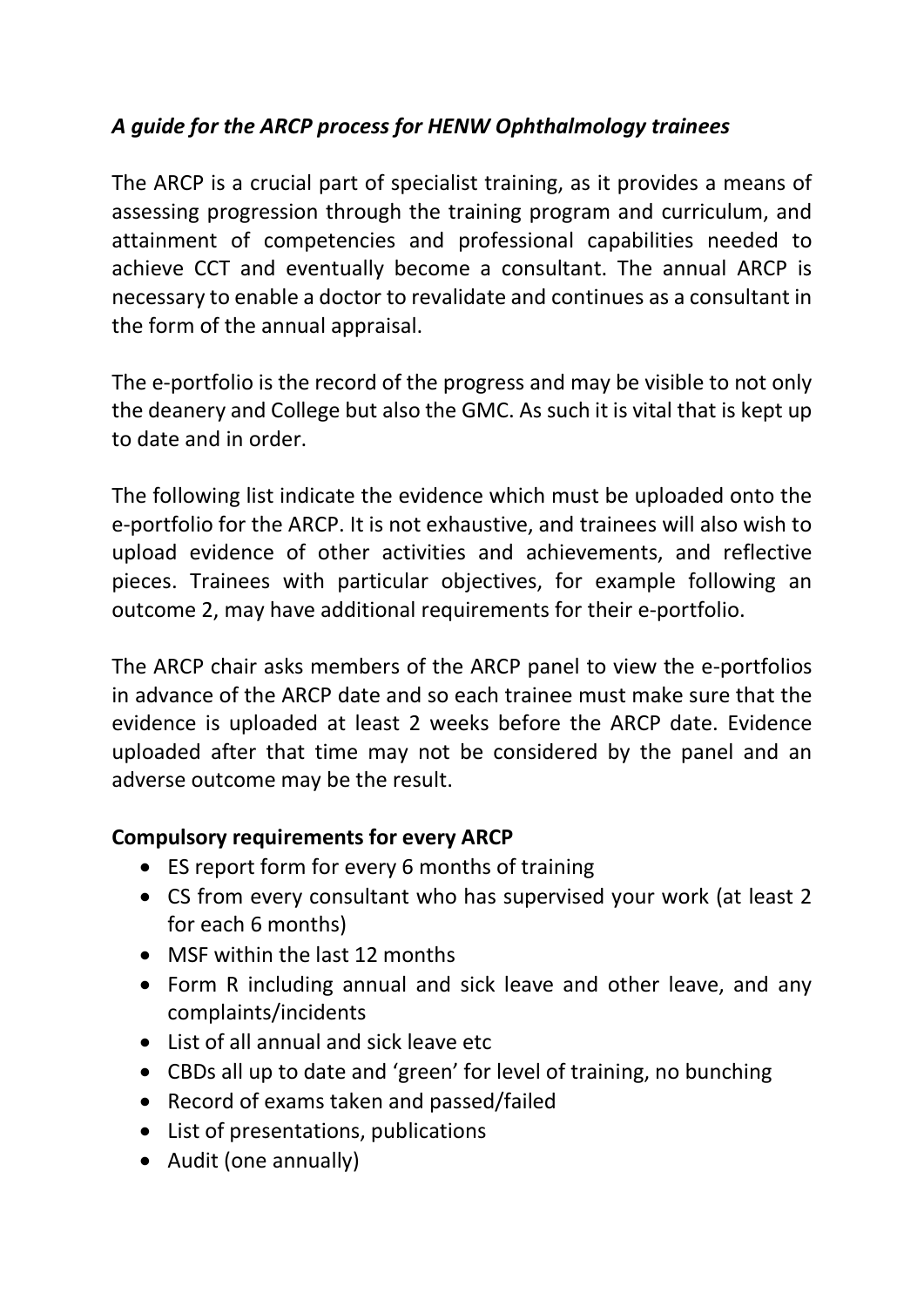- Educational agreement form (with points calculated)
- Any incidents/ complaints with details and reflective piece- all to be discussed with the ES and documented on the ES form
- Continuous cataract complication document
- Cumulative surgery logbook in college required format
- PDP and objectives from last year's PDP

## Requirements for final ARCP (end of ST7)

- As above and
- 50 cataract audit (with last 3 years?) in standard format
- $\bullet$  CV
- Evidence of supervision of junior trainees the majority of which should be cataract surgery (at least 20)
- Evidence of preparation for becoming a consultant e.g. management course, acting up etc
- DOPS for conducting a cataract list

#### Exam requirements

- Part 1 required by end of ST2 (College requirement)
- Refraction required by end ST3 (College requirement)
- Part 2 written advisable to be passed by end ST6

## Additional possible requirements

- Academic supervisor report if academic trainee
- CS reports if OOP
- TSC report

## ARCP outcomes

Outcome 1 satisfactory progress

Outcome 2 training to be targeted in defined areas of concern (no extra time)

Outcome 3 extension of training time to target defined areas of concerns. The maximum time on an outcome 3 is 12 months

Outcome 4 termination of training program (due to unsatisfactory progress, exam failure etc)

Outcome 5 additional evidence required

Outcome 6 end of training (end of ST7)